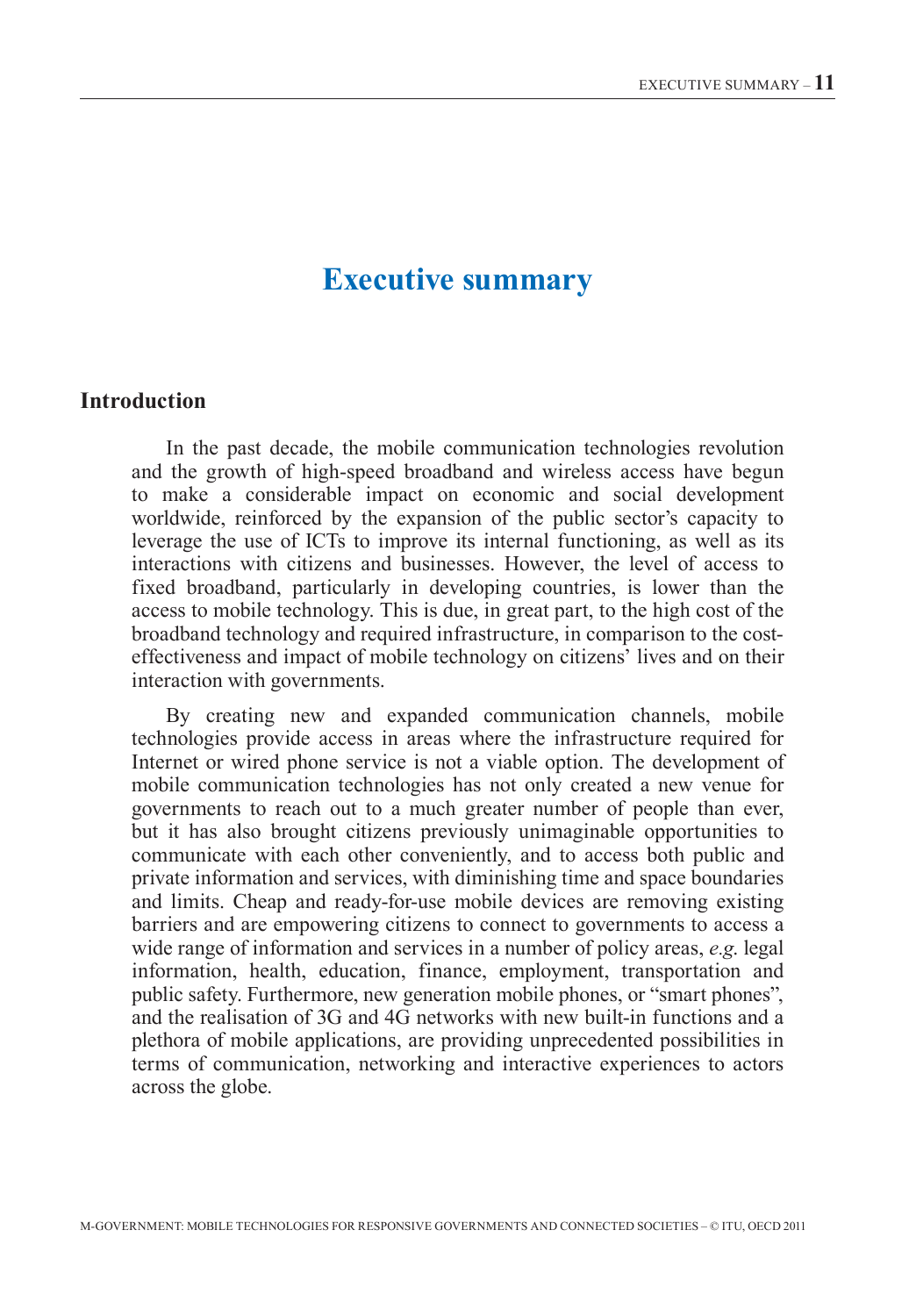M-Government – the adoption of mobile technologies to support and enhance government performance and foster a more connected society – can help improve government performance and strengthen public good governance provided that the emphasis is not placed on the "m". Focus should be indeed on the needs of the public sector and of the end-users, be these citizens or businesses, to ensure that technology is exploited to reorganise the way civil servants work and to meet the needs of citizens through improved service delivery".

### **Innovating service delivery**

M-Government is not intended to eliminate existing on-line and off-line modalities of service delivery, but it affords powerful and transformational capacity to the public sector not only by increasing access to existing services, but also by enabling the design and delivery of new services (*e.g.* through new levels of civic engagement in policy development and democratic decision-making). Hence, it supports those governments that recognise that they have reached 'the limits' with their current approaches to service delivery. Examples include considerable advancements in education and innovative health services.

## **Empowering digitally deprived citizens**

By empowering citizens, m-government is improving the quality of life of many individuals who were previously digitally excluded. Specifically, mobile technologies enable convenient access to public information and services. Citizens in remote areas can, for example, receive improved m-health assistance, notifications and emergency medical alerts. Mobile technologies also facilitate financial transactions (*e.g*. process cash transfers, deposits and withdrawals, payroll credits, international remittances and similar banking activities) and allow the delivery of educational content to students who would normally have limited access to public education. However, as there are still limits in the capacity of m-government to reach out to certain segments of the population, and in order to not widen the digital gap, governments should avoid enforcing the use of mobile channels, and provide access to new technologies only to those who are willing to use them.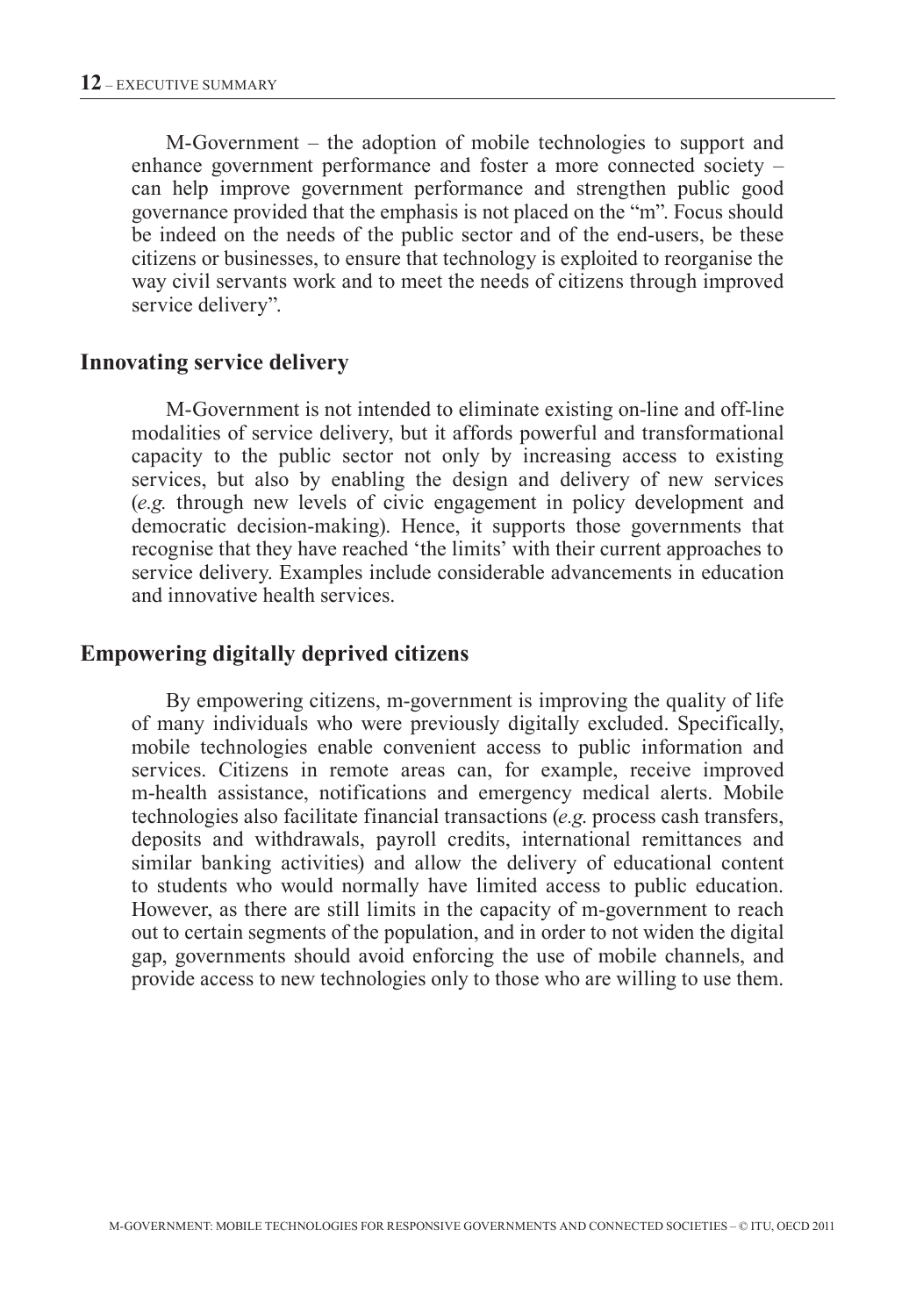## **Intensifying partnerships and exchange between the public and private sectors**

Mobile technologies are also bringing new momentum to the business world. Key advances in wireless technology, faster and wider networks, larger device displays and better technical platforms for applications are creating opportunities for citizens, while allowing companies to reduce costs of both subscriptions and physical infrastructure. The private sector's growing knowledge and expertise may have a major impact on public sector activities. For example, more sophisticated mobile technologies are being used to support more efficient business processes in the public sector, through real-time communication and quick data access, and more agile and mobile public work forces. This is a key driver for exploring intensified and new public-private partnership models that allow governments to understand what is possible and adequate, and the private sector to better comprehend the public sector's needs and offer relevant solutions.

### **Enhancing public sector performance and good governance**

Mobile communication technologies can be expected to provide governments with significant opportunities to achieve greater cost optimisation, improved communication, and data exchange, expanded service delivery and stronger digital equality. With mobile technologies, information and actions can be co-ordinated in any location and among agencies, improving collaboration and co-ordination between public authorities across levels of government; this is particularly critical in emergency response and crisis management. Furthermore, mobile phone penetration extends outreach and access to groups which are often difficult to reach, *e.g.* citizens in rural areas, and expands governments' accountability and transparency to a higher number of citizens.

In conclusion, the rapid uptake of mobile technologies – even in remote locations of low-income countries – together with the emergence of many innovative mobile applications and services, has radically increased the potential for ICT to play a constructive role in supporting ubiquitous good governance, and in fighting poverty. In the years to come, governments worldwide will be challenged by the need to look into developing m-government by adopting strategies that will enable them to harness the opportunities offered by mobile technologies and maximise their benefits in order to achieve the policy goals highlighted in this report.

Mobile government builds upon two decades of governments developing their e-government capacity. This experience shows that adopting any new technology implies adjustments which in most cases are not quick and bear costs in terms of infrastructural, organisational and cultural changes.